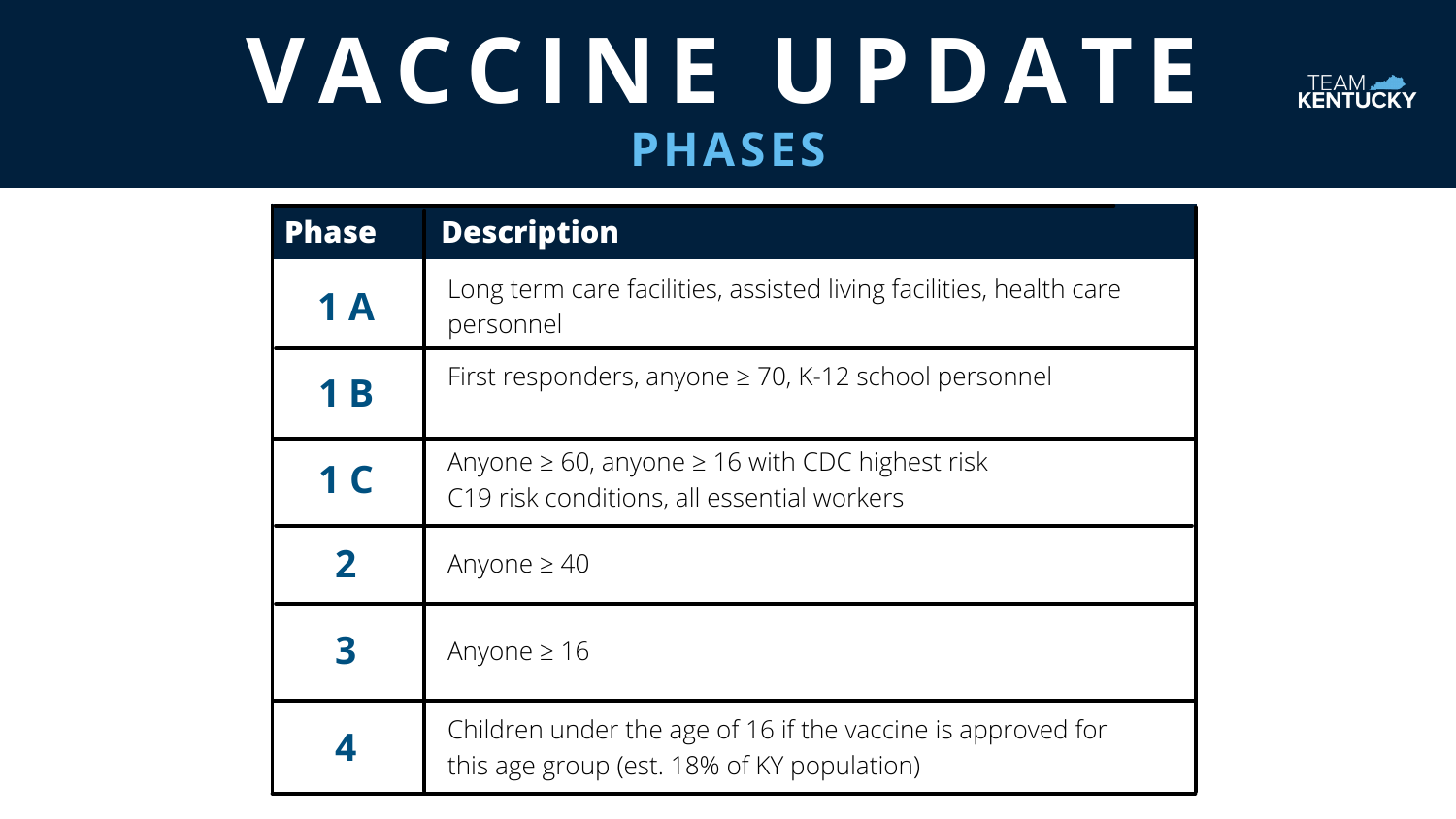# **G O A L** Administer **90% of all vaccine** received in state **within 7 days of arrival.**





## **VACCI N E UP D AT E**